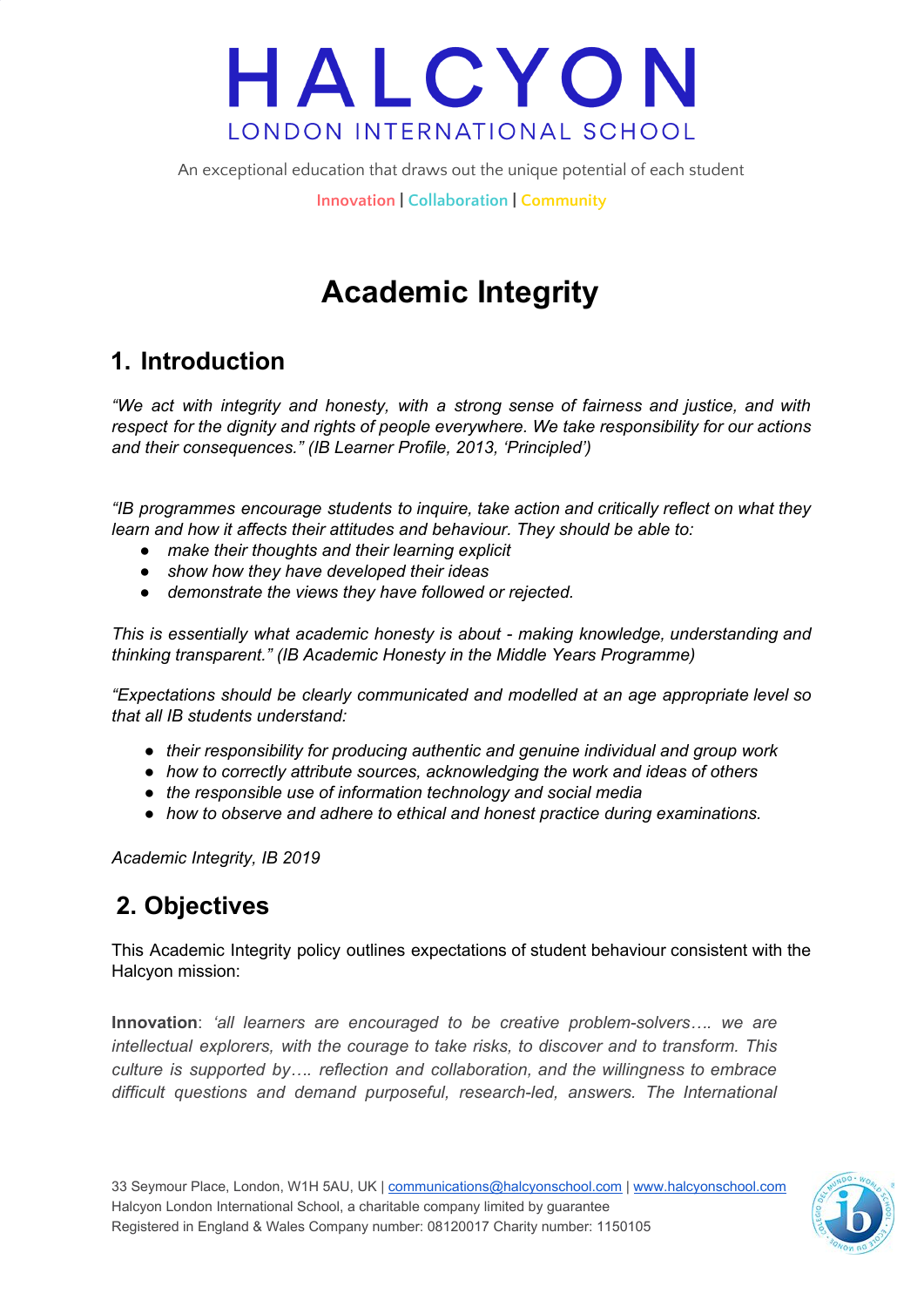An exceptional education that draws out the unique potential of each student

#### **Innovation | Collaboration | Community**

*Baccalaureate curriculum supports innovative practice by developing students' independent, critical thinking skills."*

**Collaboration:** *'We intentionally create an environment that encourages and develops collaborative learning and teaching through the promotion of trust, mutual respect, and shared values and leadership.'*

**Community:** *'Our school is committed to creating an inclusive, diverse community that values and respects each person. Halcyon understands that successful communities learn and create together, supported by a culture of shared values.'*

### **3. Definitions**

Principled learners avoid academic misconduct and learn the skills they need to give credit to the ideas of others. Some examples of academic misconduct are described below to help the Halcyon community come to a common understanding of academic integrity:

**Plagiarism** is when the ideas or words of another person are used without giving credit to the source of the words or ideas. Copying and pasting from a website without using quotation marks is one example of plagiarism. Copying an idea or argument or structure from a source is plagiarism even when the words are changed.

**Collusion** is when two or more students submit an assignment that uses identical language. Copying homework from others, or helping another student on a test, is collusion. If a tutor or older sibling completes much of an assignment for a student, that can also be described as collusion.

**Fabrication or exaggeration** is when records of activities, such as IB MYP Service as Action or IB DP Creativity, Action and Service entries in Managebac, are materially false or misrepresented

**Malpractice during an examination** is when any inappropriate conduct gives a student an unfair advantage or disrupts an examination. This includes both internal and external examinations.

### **4. IB Examinations and Assessments**

#### **For Grade 10 IB MYP Students**

It is academic misconduct **to NOT comply with Middle Years Assessment Procedures.**

#### **For IB DP Students**

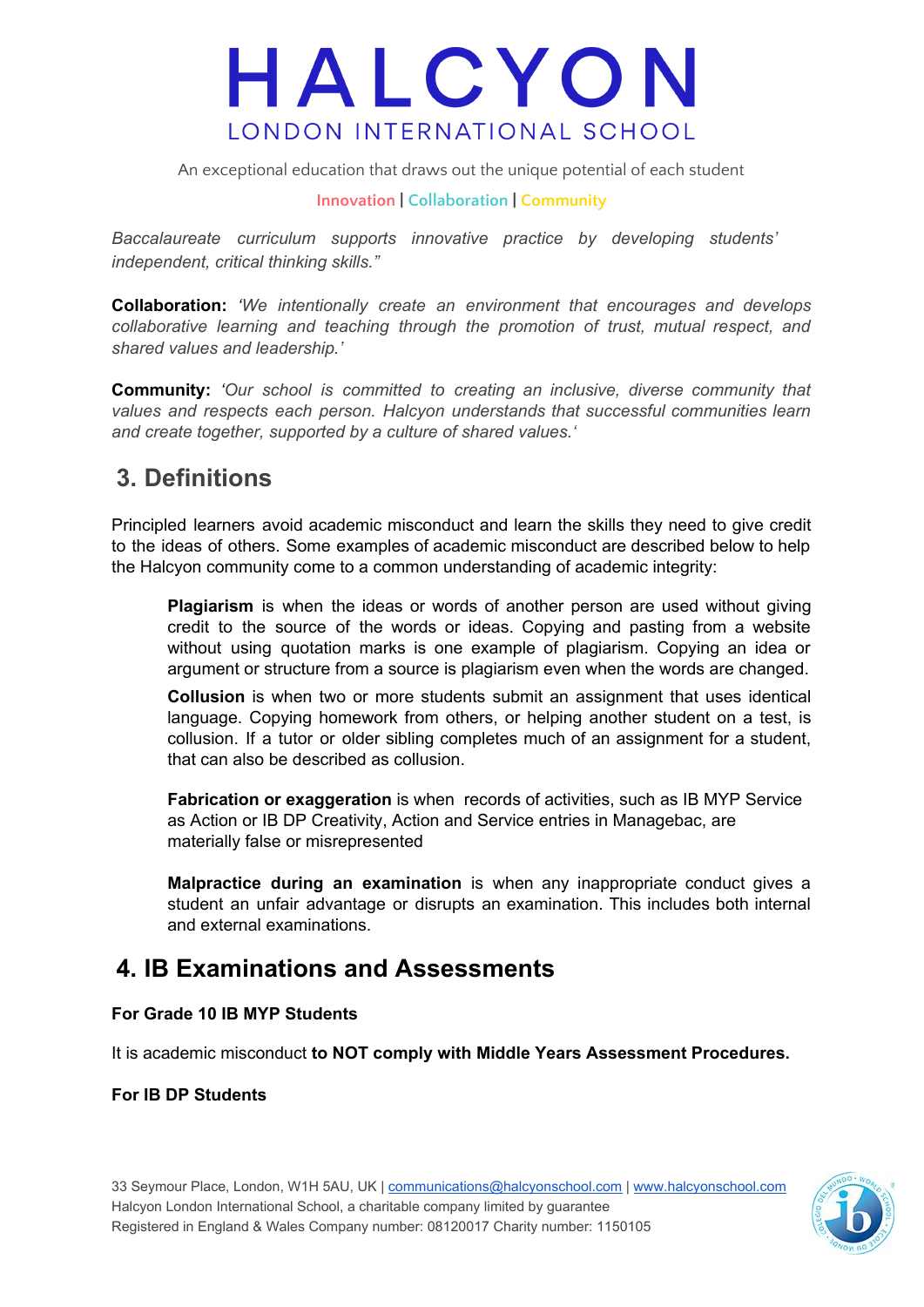An exceptional education that draws out the unique potential of each student

#### **Innovation | Collaboration | Community**

It is academic misconduct

- A. to NOT comply with
	- **Diploma Examination Regulations;** and/or
	- **● Diploma Assessment Procedures:** and/or
	- **The Conduct of IB Diploma Programme Examinations**
- B. **To duplicate work** for different assessment components and/or Diploma Programme requirements.
- C. **To communicate about the content of an examination** 24 hours before or after the examination, with others outside the school community. This is a breach of IB examination regulations.

### **5. Teaching and Learning for Academic Integrity**

**Educators** at Halcyon will emphasize the importance of academic integrity within the classroom and in the wider school community. They will model academic integrity in their own work, create assessment tasks that encourage creativity and independent thinking, and give clear guidelines for crediting sources at each Grade level.

**The IB Coordinators, the Digital Librarian** and **Digital Learning Leader** play essential roles in guiding and supporting students as they learn good academic practice and provide tailored resources to both students and teachers.

**Students** must complete all assignments honestly, submitting their own independent work for assessment, without engaging in plagiarism, collusion or any other academic misconduct.

They will learn to give credit to the ideas of others according to our research skills scope and sequence. In particular they will :

- A. Use bibliographies formatted in the MLA style to give credit to sources of information, pictures and images used in their learning.
- B. Use quotation marks when using the words or phrases of others. Summarize and paraphrase the ideas of others while still giving credit to them
- C. Use in-text referencing**.**

**Parents** are encouraged to support good academic practice at home.

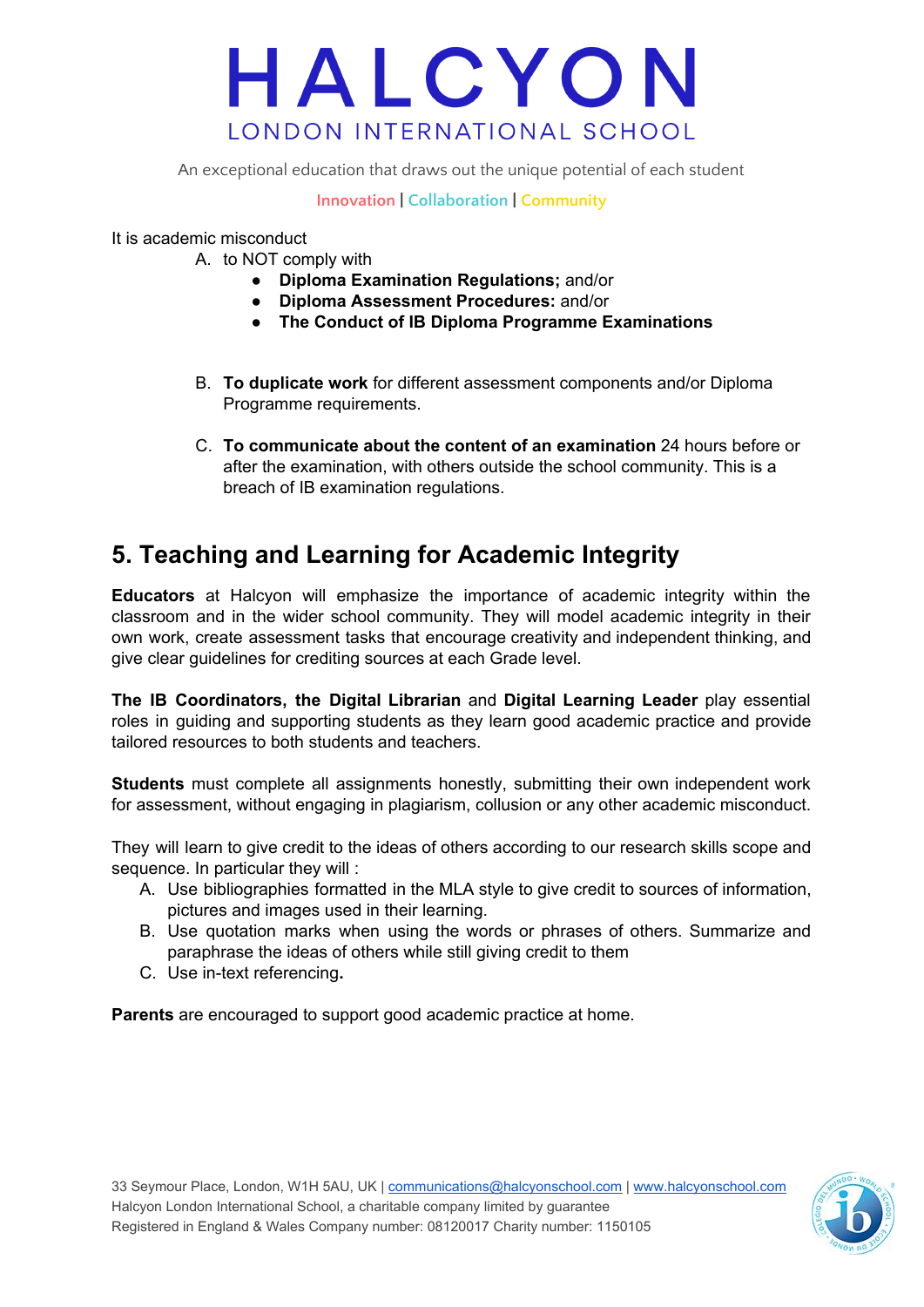An exceptional education that draws out the unique potential of each student

**Innovation | Collaboration | Community**

### **6. Consequences of academic misconduct**

The consequences of academic misconduct can be very serious. IB Diploma students may not receive their Diploma and their entrance into university can be jeopardized. Adults can lose their jobs and professional reputation. For this reason, we take very seriously our responsibility to ensure that students understand and demonstrate academic integrity as they learn.

### **7. IB MYP Procedures**

- A. In the first instance, the assignment will not be assessed or graded. The teacher will review the requirements for academic integrity and make clear where the academic misconduct occurred. The student may be asked to redo the assignment. The teacher will log the incident and tell the student's mentor about the academic misconduct and the proposed restorative action.
- B. In any second instance involving the same student, the assignment will not be assessed or graded. The teacher and mentor will meet together with the student to review the requirements for academic integrity and make clear where the academic misconduct occurred. The student may be asked to redo the assignment. Parents will be engaged.
- C. Any further instances of academic misconduct by the same student will be considered serious breaches of the Academic Integrity Policy. The IB MYP Coordinator who will meet with the student, parents and teacher, and a record of the incident will be placed in the student's file. Halcyon reserves the right to pass this information on to any receiving schools or, in Grades 9-10, colleges and universities.

### **8. IB DP Procedures**

A. In a first instance of academic misconduct, the assignment in question will be given a grade of zero. The student will redo the assignment and resubmit for a new grade. Both grades will be taken into account when determining semester grades on the report card.

The teacher will log the academic misconduct and inform the IB DP Coordinator. Parents will be informed. The student will meet with the teacher to review this policy and submit a written reflection to the teacher and the IB DP Coordinator.

B. In any second instance, the assignment in question will be given a grade of zero. The student will redo the assignment *under supervision* and resubmit for a new grade.